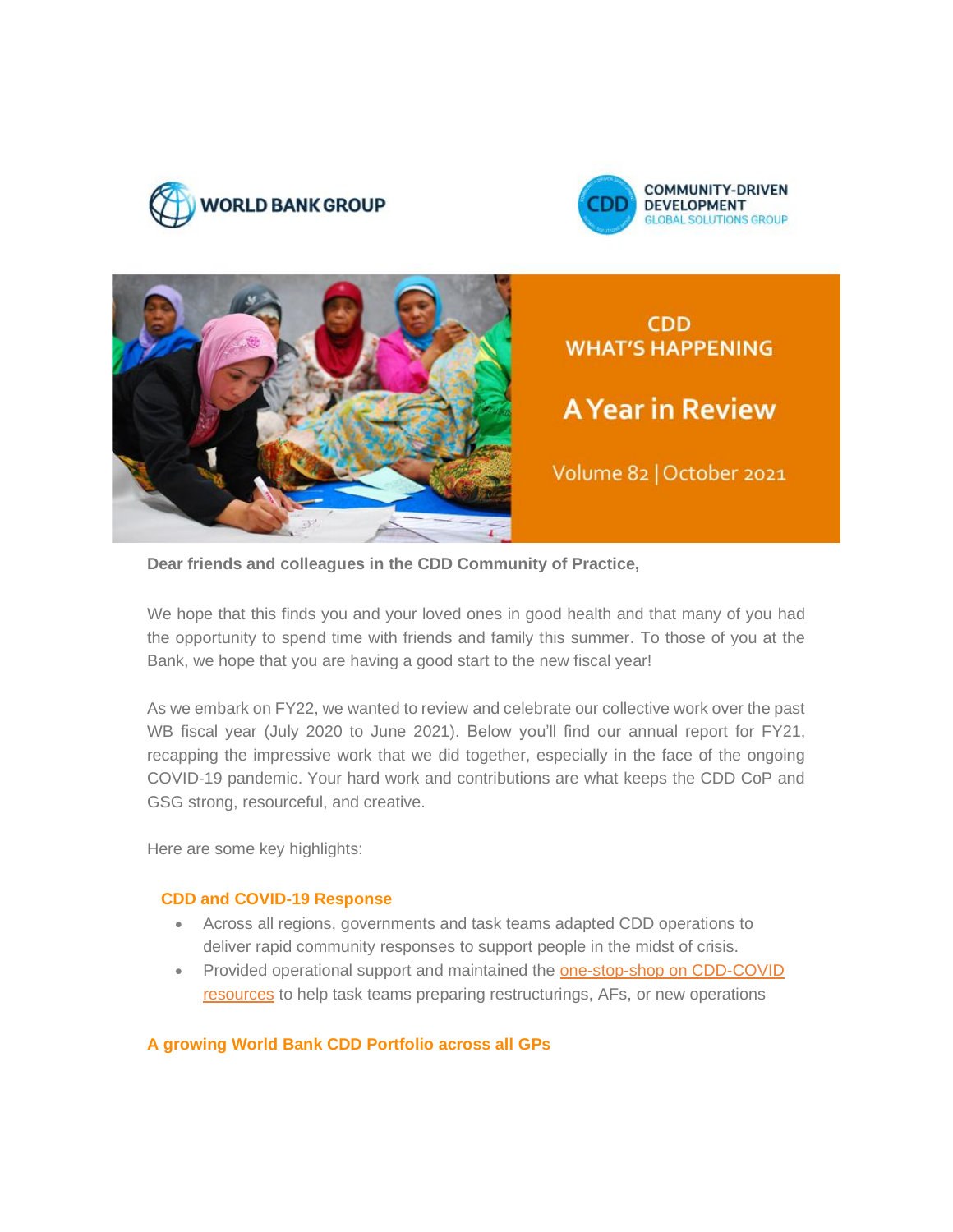- **The CDD portfolio is growing**. Total Bank lending towards CDD operations in FY21 was \$8.6 billion, a 26 percent increase over FY20 (\$6.8 billion), and 90 percent increase over the past five years (\$4.5 billion in FY17)
- 374 active projects in 93 countries, 66% are IDA or IDA/blend, valued at \$42.3 billion in Bank financing in FY21
- The CDD portfolio covers 29 of the 39 countries (74%) on the FY21 List of Fragile and Conflict-Affected Situations, as well as 11 other countries which were either on earlier harmonized lists of fragile situations when projects began, or are countries where projects are targeted at IDPs, refugees, or conflict zones.

### **Supporting a community of learners**

- Organized regular learning events: 12 webinars in FY21, including the Local Economic Development (LED) and Inclusive Recovery series
- Launched "CDD 3.0" during the [Sustainable and Inclusive Communities:](https://collaboration.worldbank.org/content/sites/collaboration-for-development/en/groups/community-driven-development-global-solutions-group/documents.entry.html/2020/12/25/ssi_forum_2020_sust-sHGz.html) The Next [Generation of Community-Driven Development](https://collaboration.worldbank.org/content/sites/collaboration-for-development/en/groups/community-driven-development-global-solutions-group/documents.entry.html/2020/12/25/ssi_forum_2020_sust-sHGz.html) event in December 2020

### **CDD & FCV**

- Provided cross-support to all six regions, including supporting the preparation of new programs and policy/programming guidance on social cohesion
- Supported task teams to roll out the Social Cohesion Toolkit developed with Mercy Corps to improve instruments and indicators measuring social cohesion

### **CDD & LED**

- Hosted the [Local Economic Development: Inclusive and Sustainable Recovery](https://collaboration.worldbank.org/content/sites/collaboration-for-development/en/groups/cdd-and-local-economic-development/about2.html)  [webinar series](https://collaboration.worldbank.org/content/sites/collaboration-for-development/en/groups/cdd-and-local-economic-development/about2.html) on rebuilding local economies and communities in response to COVID-19
- Launched the [LED Resource Page](https://collaboration.worldbank.org/content/sites/collaboration-for-development/en/groups/cdd-and-local-economic-development.html) as an externally-available hub of resources, events, blogs, and discussions related to LED
- Launched LED Country Deep Dives in Kenya and Ethiopia to pilot the SD-wide LED approach for inclusive and resilient recovery

### **Analytics/M&E**

- Launched the **Social Impact Monitoring Toolkit** that collates resources, bulletins, presentations, and a database of findings on COVID-19's social impacts
- Launched the [CDD M&E Toolkit](https://worldbankgroup.sharepoint.com/sites/gsg/CDD/Pages/ME-Toolkit-04052021-173331.aspx), an online resource for frequently asked questions and requested tools for the monitoring and evaluation of CDD programs
- Jointly with the Social Cohesion GSG, launched the Forced Displacement and Social Cohesion research effort to better understand how policy and development investments can promote social cohesion and reduce inequalities between and within displaced populations and host communities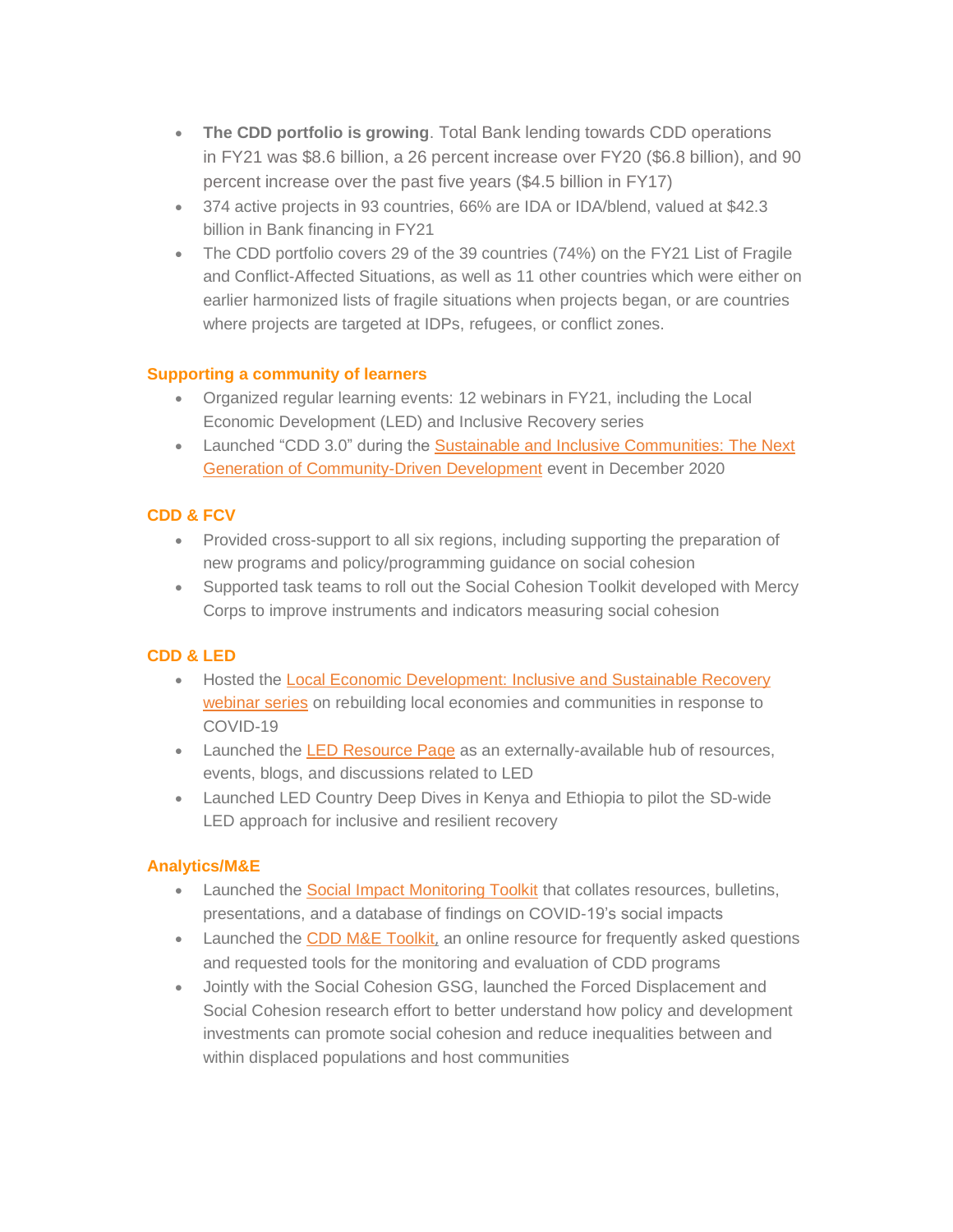#### **Capacity Building of Community Institutions**

• Developing a transformative grassroots leadership training program to serve as a resource for enhancing inclusion and women's empowerment through community institutions in CDD operations that is scheduled to begin its pilot phase in fall 2021

We'd like to extend our sincere thanks to the many members who shared their time, energy, and knowledge with our community this year. We're looking forward to another exciting year ahead with all of you!

Susan, Nik, Ashutosh, Stephen, Helen, Camila, Nindha, Myrtle, Anastasiia, and Liam

## **CDD AT GLANCE**



#### **Operations**

CDD remains an important strategy for governments around the world to respond to core development challenges, including increasing access to basic services, infrastructure, and opportunities for poor communities. Total Bank lending towards CDD operations in **FY21 was \$8.6 billion,** a 26 percent increase over FY20 (\$6.8 billion), and 90 percent increase over the past five years (\$4.5 billion in FY17). The active CDD portfolio was valued at **\$42.3 billion** in Bank financing at the end of FY21. **An additional \$35.6 billion was**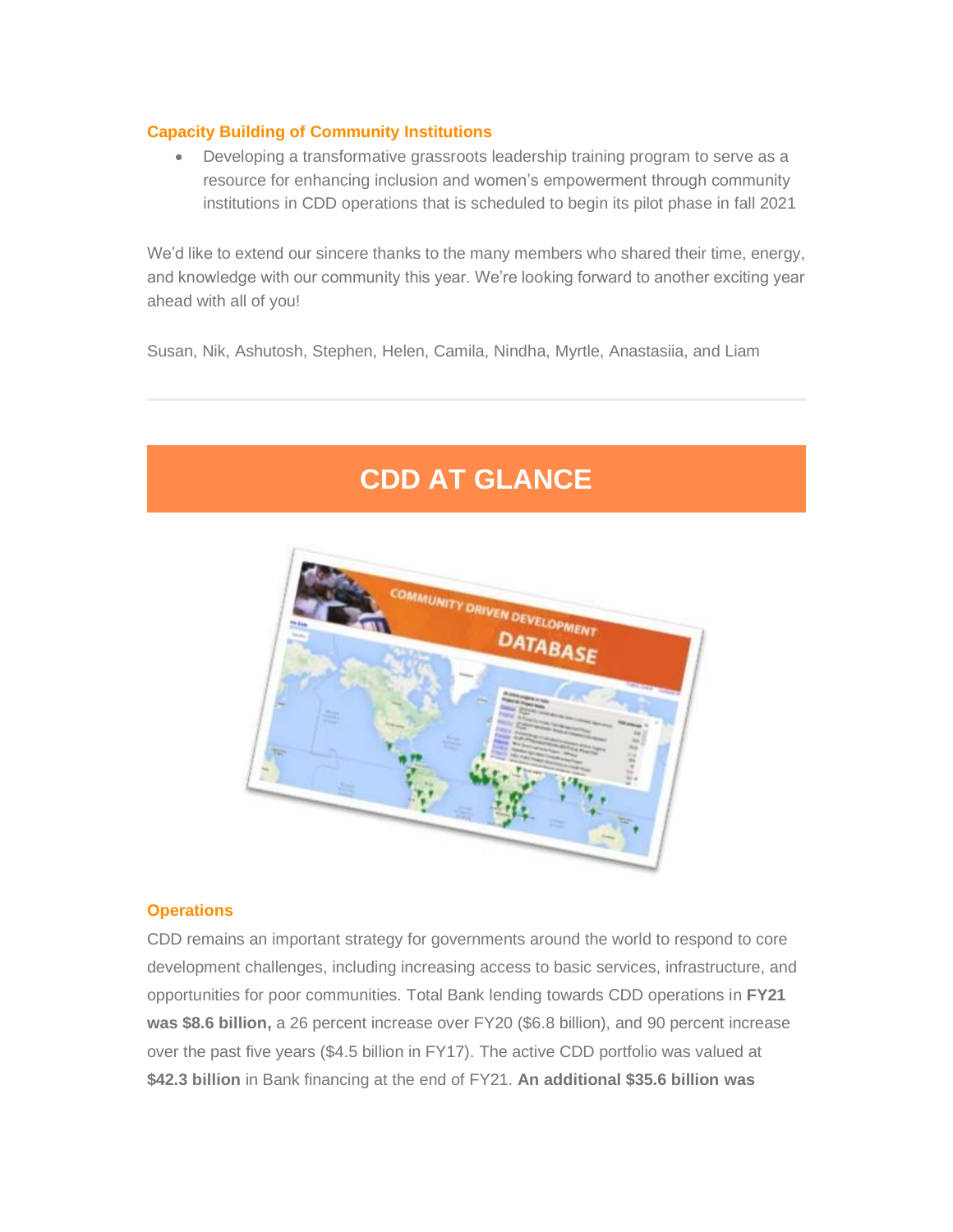**provided by borrowers and other donors** (\$30.9 billion by borrowers, and \$4.7 billion from other donors).

The number of active projects has increased from 335 to 374, with CDD operations present in **93 countries**, of which **66 percent** are International [Development](https://nam03.safelinks.protection.outlook.com/?url=https%3A%2F%2Fworldbank.us18.list-manage.com%2Ftrack%2Fclick%3Fu%3D5294156307bdfea3787948234%26id%3D65ee9f86ff%26e%3Df1672ebc77&data=02%7C01%7Caraina%40worldbank.org%7Ce0664b7395d04e49a7cf08d865af25d3%7C31a2fec0266b4c67b56e2796d8f59c36%7C0%7C0%7C637371150216464661&sdata=3s%2BMqQAQvkPyharSZf0jv2pSsSrOA08MB9vAi8DvilQ%3D&reserved=0) [Association](https://nam03.safelinks.protection.outlook.com/?url=https%3A%2F%2Fworldbank.us18.list-manage.com%2Ftrack%2Fclick%3Fu%3D5294156307bdfea3787948234%26id%3D65ee9f86ff%26e%3Df1672ebc77&data=02%7C01%7Caraina%40worldbank.org%7Ce0664b7395d04e49a7cf08d865af25d3%7C31a2fec0266b4c67b56e2796d8f59c36%7C0%7C0%7C637371150216464661&sdata=3s%2BMqQAQvkPyharSZf0jv2pSsSrOA08MB9vAi8DvilQ%3D&reserved=0) (IDA) or IDA blend countries (the Bank's fund for the world's poorest countries). The CDD portfolio covers **29 of the 39 countries (74%)** on the FY21 List of Fragile and Conflict-Affected Situations, as well as 11 other countries which were either on earlier harmonized lists of fragile situations when projects began, or are countries where projects are targeted at IDPs, refugees, or conflict zones.

#### **Membership**

The CDD Community of Practice (CoP) is one of the largest in the Bank, with **1,150 members, of which about 36 percent are external** (primarily government counterparts, development partners, and academics).

### **COVID RESPONSE**

This year, the CDD secretariat worked with the Sustainable Development front office to present, monitor, and report on the COVID-19 Pillar 2: Social Response. Under the Social Response Framework, CDD operations provided a platform for rapid COVID response investments around the world. By working through CDD programs' community engagement structures, governments and task teams mobilized responses to mitigate local-level social and economic impacts while promoting longer-term recovery.

CDD programs provided funds quickly and directly to vulnerable communities through existing financial systems, created income generating opportunities through labor-intensive public works and livelihood activities, and supported access to essential public services like upgraded health facilities. Community platforms also allowed governments to work with community actors to identify the most vulnerable for targeted support and communicate culturally appropriate health messages. Examples of these approaches at work include:

• In the Philippines, scaling up support to reach 4.3 million households with isolation facilities, medical supplies and PPE, and improved sanitation.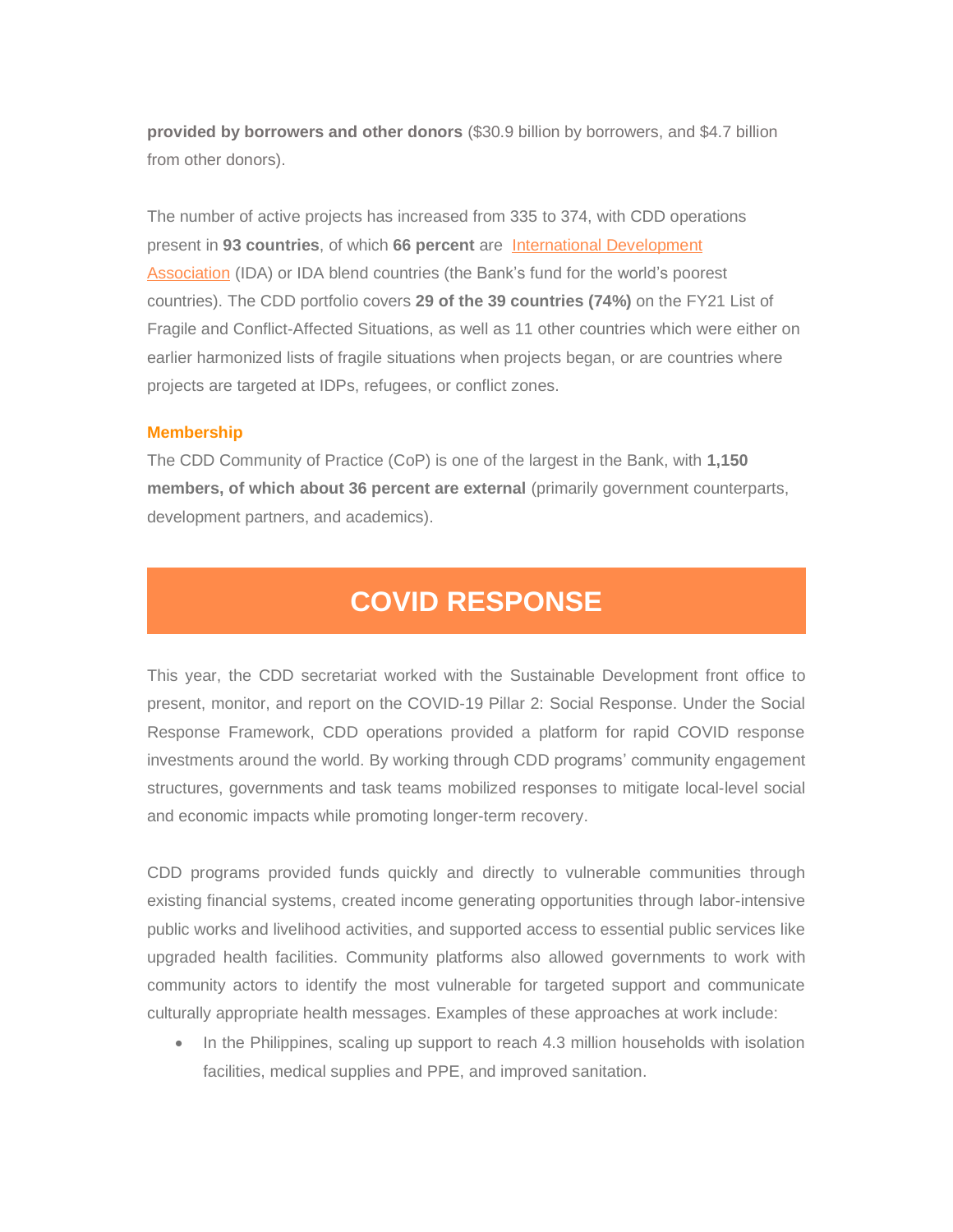- In Kyrgyz Republic, supporting the distribution of PPE and supplies to local authorities and the construction/rehabilitation of healthcare facilities.
- Supporting an estimated 18,000 tailors in the Central African Republic to produce 10 million masks (two free masks for every citizen), generating 1.7 million workdays.
- Using community-targeted cash transfers to reach 12 million vulnerable households in Indonesia.
- In India, the Tamil Nadu Rural Transformation Project is mitigating COVID-19's economic disruptions for village enterprises by injecting working capital into an estimated 88,000 individual enterprises.

The CDD GSG prepared regular CDD COVID briefings for Senior Management, provided operational support, and maintained the **[one-stop shop on CDD-COVID resources](https://worldbankgroup.sharepoint.com/sites/gsg/CDD/Pages/CDD-and-COVID19-06092020-091821.aspx)** that includes guidance notes on response strategies, monitoring the social impacts of COVID, and country-specific examples. The CDD secretariat also shared regular updates with task teams that included links to relevant WBG guidance notes, feature stories, and countryspecific responses to COVID. Details on the GSG's work on monitoring the social impacts of COVID-19 on vulnerable groups are presented in the Analytics section below.

### **COMMUNICATIONS**

Through our external communication efforts, the CDD secretariat works to promote effective ways for CDD approaches to help the world's poorest communities.

- **Blogs and Feature Stories –** The GSG supported outreach on CDD approaches and COVID response efforts around the globe. Some examples include:
	- $\circ$  Strength in community: Tackling COVID-19 recovery in the Philippines [through community-driven development](https://blogs.worldbank.org/eastasiapacific/strength-community-tackling-covid-19-recovery-philippines-through-community-driven)
	- o Monitoring the social impacts of COVID-19? Community data can offer [important clues](https://blogs.worldbank.org/voices/monitoring-social-impacts-covid-19-community-data-can-offer-important-clues)
	- o [A practical agenda for addressing climate-related conflict](https://blogs.worldbank.org/climatechange/practical-agenda-addressing-climate-related-conflict?cid=sd_tt_socialdevelopment_en_ext+)
	- o [Leaking Pot Practice Helps Boost Financial Literacy in Afghanistan](https://www.worldbank.org/en/news/feature/2021/01/17/leaking-pot-exercise-helps-thousands-of-poor-households-reduce-excess-spending-in-afghanistan)
	- o [Transforming local economies for an inclusive and sustainable recovery](https://blogs.worldbank.org/voices/transforming-local-economies-inclusive-and-sustainable-recovery)
	- o [Creating more resilient and peaceful societies](https://blogs.worldbank.org/dev4peace/creating-more-resilient-and-peaceful-societies)
	- o [Lifesaver in Times of COVID-19: Face Masks Made in Post Conflict Central](https://worldbankgroup.sharepoint.com.mcas.ms/sites/news/Pages/Lifesaver-in-Times-of-COVID19-Face-Masks-Made-in-Post-Conflict-Central-African-Republic-28072020-144724.aspx?CT=1627658125346&OR=OWA-NT&CID=cd5800a9-799c-34da-7e9f-acc5b6b0775f)  [African Republic](https://worldbankgroup.sharepoint.com.mcas.ms/sites/news/Pages/Lifesaver-in-Times-of-COVID19-Face-Masks-Made-in-Post-Conflict-Central-African-Republic-28072020-144724.aspx?CT=1627658125346&OR=OWA-NT&CID=cd5800a9-799c-34da-7e9f-acc5b6b0775f)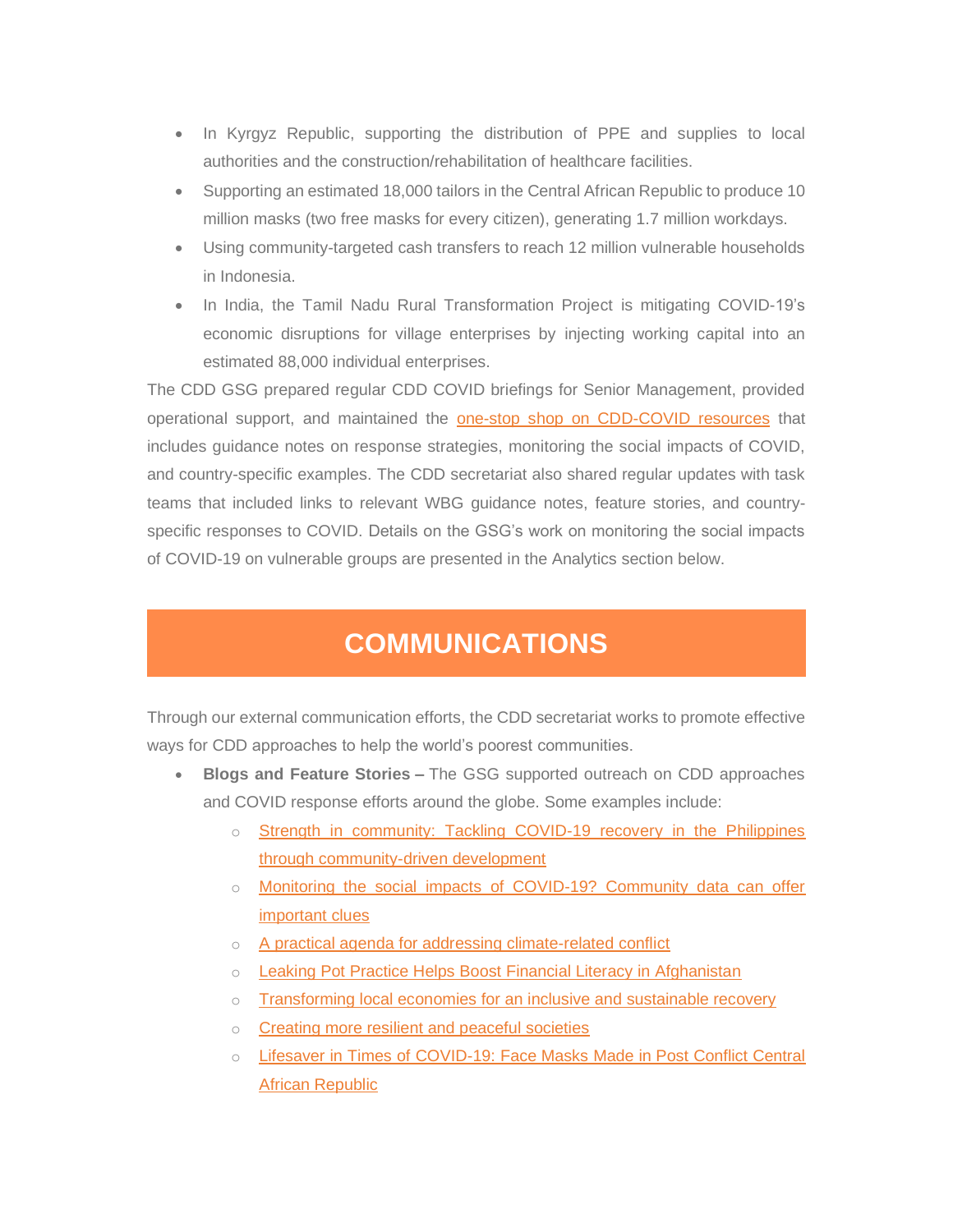• **Newsletters –** Our [monthly newsletter](https://nam03.safelinks.protection.outlook.com/?url=https%3A%2F%2Fworldbank.us18.list-manage.com%2Ftrack%2Fclick%3Fu%3D5294156307bdfea3787948234%26id%3Da2564ca675%26e%3Df1672ebc77&data=02%7C01%7Caraina%40worldbank.org%7Ce0664b7395d04e49a7cf08d865af25d3%7C31a2fec0266b4c67b56e2796d8f59c36%7C0%7C0%7C637371150216534628&sdata=Fw2DZwSC27Jjkm4U4b3FL68%2BsTsdHO6Abvik3IGZ4uw%3D&reserved=0)[,](https://nam03.safelinks.protection.outlook.com/?url=https%3A%2F%2Fworldbank.us18.list-manage.com%2Ftrack%2Fclick%3Fu%3D5294156307bdfea3787948234%26id%3D69793afd15%26e%3Df1672ebc77&data=02%7C01%7Caraina%40worldbank.org%7Ce0664b7395d04e49a7cf08d865af25d3%7C31a2fec0266b4c67b56e2796d8f59c36%7C0%7C0%7C637371150216544614&sdata=FnqCy%2FeGG4IkXuw4tNh2VbDcjLIYSqoVb7fgdYYkJiw%3D&reserved=0) "What's Happening," offers a roundup of the latest news, operations, research, and debates related to CDD. We recently released our 81<sup>st</sup> issue, reaching over 1,000 subscribers.

# **LEARNING AND KNOWLEDGE EVENTS**

The CDD secretariat continues to organize a broad range of learning activities, in collaboration with teams inside and outside the Bank.

- **Local Economic Development (LED) Webinar Series: Inclusive and Sustainable Recovery** – In FY21, together with the Rural Livelihoods and Agriculture Employment GSG and Solutions for Youth Employment (S4YE), the CDD GSG hosted [a series of learning events](https://collaboration.worldbank.org/content/sites/collaboration-for-development/en/groups/cdd-and-local-economic-development/about2.html) that explored pathways for the resilient and sustainable recovery of local economies, including:
	- o April 20, 2021: How can Municipalities Hosting Refugees Work with the [Private Sector for Economic Recovery?](https://web.microsoftstream.com/video/48a23925-6947-4a2b-ba97-2e5794eebd35)
	- o April 1, 2021: How can Blockchain Technology Support Local Economic [Development Programs?](https://collaboration.worldbank.org/content/sites/collaboration-for-development/en/groups/cdd-and-local-economic-development/calendar.event.html/how_can_blockchaintechnologysupportlocaleconom-M5mm.html)
	- o March 16, 2021: [How have Women-led Social Enterprises adapted to the](https://us02web.zoom.us/rec/play/FVb1ib2pCJU7yMwR5mjZwrSorvCvqAyhzoIcOMoK_nVIyqjuExnZPg4RIA41GTN0U2BXHcT_PbDXKumk.SF7wqVJolE6swfvS?continueMode=true)  [COVID-19 challenge? What can we learn for an inclusive recovery?](https://us02web.zoom.us/rec/play/FVb1ib2pCJU7yMwR5mjZwrSorvCvqAyhzoIcOMoK_nVIyqjuExnZPg4RIA41GTN0U2BXHcT_PbDXKumk.SF7wqVJolE6swfvS?continueMode=true)
	- o December 2, 2020: The Power of Savings Groups: An Underutilized [Platform for Local Economic Development in Africa](https://vimeo.com/486457466)
	- o October 7, 2020: How can we support the employment of vulnerable [youth?](https://www.worldbank.org/en/news/video/2020/10/15/led-series-3-how-can-we-respond-to-the-employment-of-vulnerable-youth)
	- $\circ$  September 23, 2020: How can social innovators and entrepreneurs support [inclusive local economic recovery?](https://www.worldbank.org/en/news/video/2020/09/23/led-series-2-how-can-social-innovators-and-entrepreneurs-support-inclusive-local-economic-recovery)
	- $\circ$  September 9, 2020: How can we support community/women groups for [longer-term local economic recovery and resilience?](https://web.microsoftstream.com/video/d07dea7e-6877-4423-b028-c34284cac447)
- **Learning events –** In addition to these series, the CDD GSG organized a number of webinars and events focusing on topics of interest to the CDD community, including: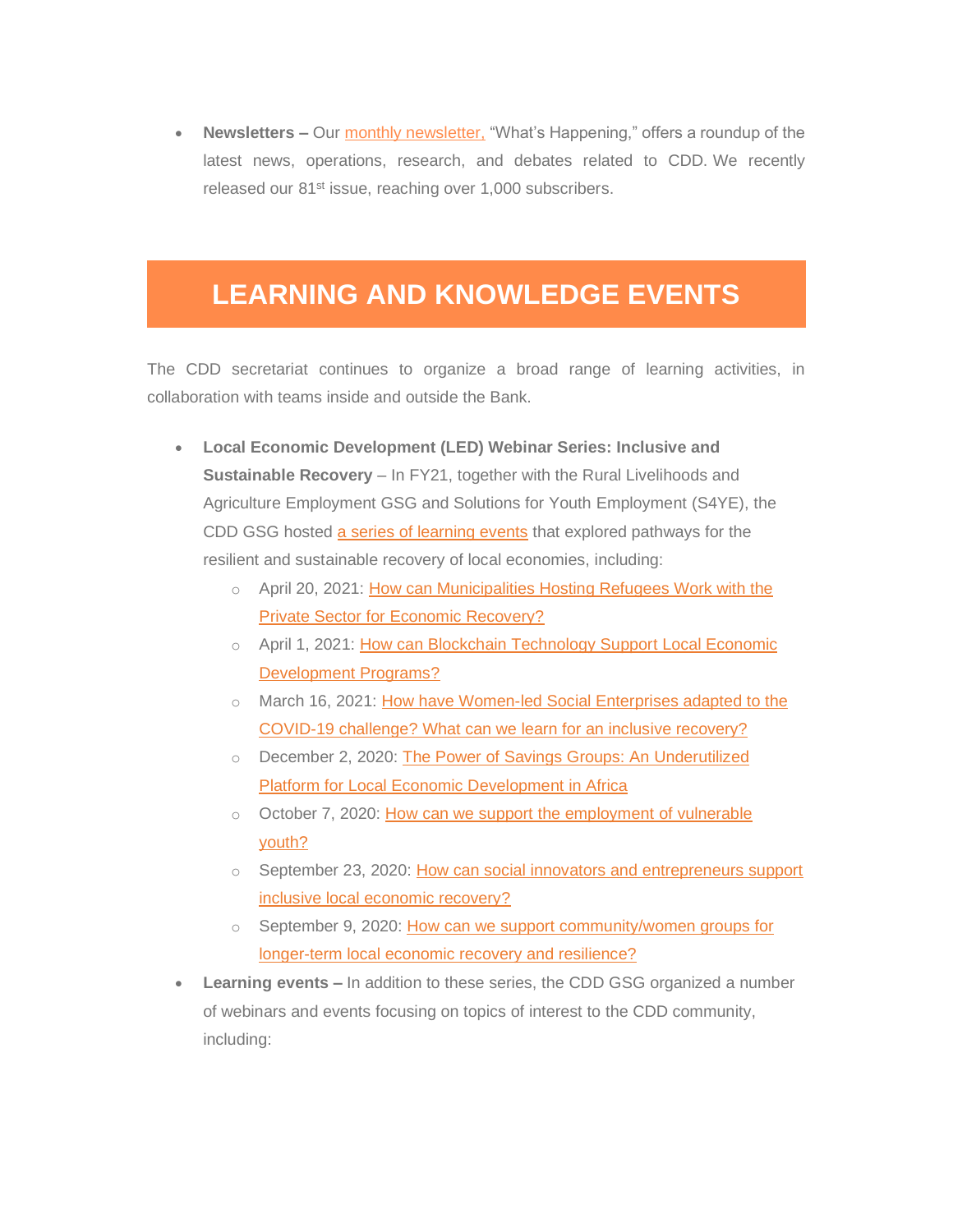- o March 29, 2021: Community-Driven Development and Social Sustainability [Session](https://worldbankgroup.sharepoint.com/sites/social/Pages/pc/SSI-Core-Learning-Program-03022021-122251/Week-2-Program-03162021-210311.aspx) during the Social Sustainability and Inclusion orientation
- o February 16, 2021: [Monitoring the Social and Economic Impacts of Covid-](https://worldbankgroup.sharepoint.com.mcas.ms/sites/gsg/CDD/Sitepages/Detail.aspx/Events/mode=view?_Id=218&SiteURL=/sites/gsg/cdd)[19 in Afghanistan with Phone Surveys](https://worldbankgroup.sharepoint.com.mcas.ms/sites/gsg/CDD/Sitepages/Detail.aspx/Events/mode=view?_Id=218&SiteURL=/sites/gsg/cdd)
- o December 8, 2020: [Sustainable and Inclusive Communities: The Next](https://collaboration.worldbank.org/content/sites/collaboration-for-development/en/groups/community-driven-development-global-solutions-group/documents.entry.html/2020/12/25/ssi_forum_2020_sust-sHGz.html)  [Generation of Community-Driven Development](https://collaboration.worldbank.org/content/sites/collaboration-for-development/en/groups/community-driven-development-global-solutions-group/documents.entry.html/2020/12/25/ssi_forum_2020_sust-sHGz.html)
- o July 23, 2020: Does Aid Reduce Anti-Refugee Violence? Evidence from [Syrian Refugees in Lebanon](https://worldbankgroup.sharepoint.com.mcas.ms/sites/gsg/CDD/Sitepages/Detail.aspx/Events/mode=view?_Id=216&SiteURL=/sites/gsg/CDD)
- o July 22, 2020: [COVID Social Impact Monitoring in Indonesia and Kyrgyz](https://worldbankgroup.sharepoint.com.mcas.ms/sites/gsg/CDD/Sitepages/Detail.aspx/Events/mode=view?_Id=214&SiteURL=/sites/gsg/CDD&CT=1628182210881&OR=OWA-NT&CID=ca779b97-c0b0-f9ec-28b5-a0070a8dc64b)  [Republic](https://worldbankgroup.sharepoint.com.mcas.ms/sites/gsg/CDD/Sitepages/Detail.aspx/Events/mode=view?_Id=214&SiteURL=/sites/gsg/CDD&CT=1628182210881&OR=OWA-NT&CID=ca779b97-c0b0-f9ec-28b5-a0070a8dc64b)

# **JUST IN TIME SUPPORT**

The CDD secretariat provides direct operational assistance, just-in-time advice, and other responses to requests from members of the CDD community. The CDD GSG also supports analytical work and knowledge products of relevance to clients, task teams, and partners that help enhance the quality of CDD operations.

- **Direct Operational Cross-Support –** In FY21, the CDD secretariat provided operational support to teams across all six regions.
- **Helpdesk Function –** The CDD secretariat continues to provide just-in-time advice to the broader community of practitioners. This year, we responded to an average of 4-5 requests per week, maintaining a service standard of responding to requests within 48 hours. Inquiries included requests for document reviews, sample TORs, operational guidelines, and support finding specialized consulting services. In answering these requests, the secretariat often draws on the collective experience and knowledge of the CDD community, who continue to be generous in sharing their time, experiences, and materials.

# **ANALYTICAL WORK**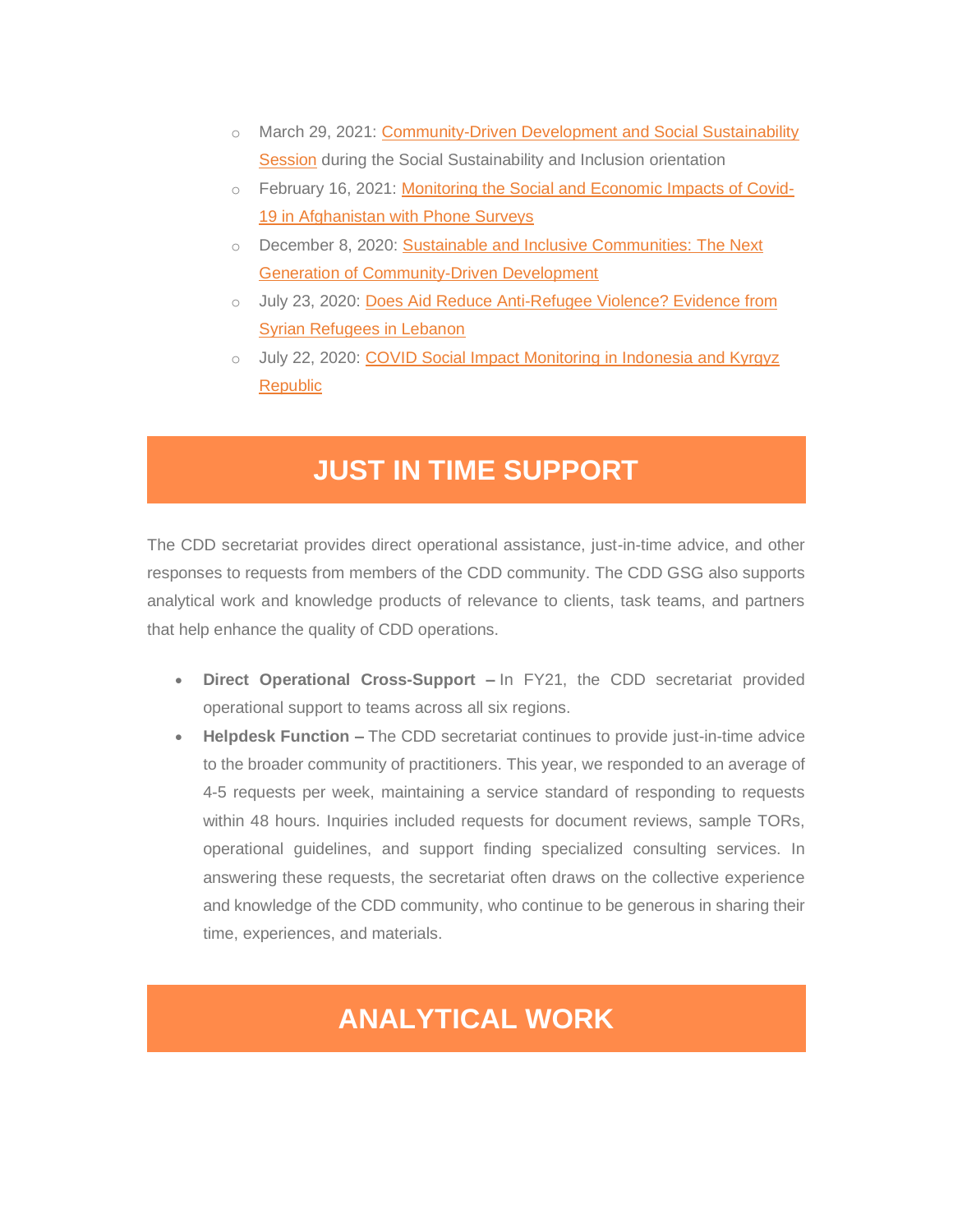**Social Impact Monitoring of Vulnerable Groups and COVID-19 Bulletin:** Last year, the Social Development GP launched the Social Impact Monitoring of COVID-19 initiative to highlight the impacts of COVID on vulnerable groups using both primary and secondary data sources. Since the launch, the CDD GSG has supported primary data collection across CDD operations in 22 countries and amassed a [searchable database of 900+ findings](https://docs.google.com/spreadsheets/d/1GTKy5a8toJIQGRITrkuwaScQK6Qvsm8HWwuWuPxCCxQ/edit#gid=1895838907) across 65 countries. We summarized key findings from these data sources in three Social Impact Monitoring bulletins:

- **[Bulletin 1](https://worldbankgroup.sharepoint.com.mcas.ms/sites/social/Documents/Social%20Responses%20to%20COVID-19/Covid-19%20Social%20Impacts%20Bulletin%201%20Final.pdf?McasTsid=20892)** (July 2020)
- [Bulletin 2](https://worldbankgroup.sharepoint.com.mcas.ms/sites/social/Documents/Social%20Responses%20to%20COVID-19/Covid-19%20Social%20Impacts%20Bulletin%202%20Final.pdf?McasTsid=20892) (September 2020)
- [Bulletin 3](https://worldbankgroup.sharepoint.com.mcas.ms/sites/social/Documents/Social%20Responses%20to%20COVID-19/Covid-19%20Social%20Impacts%20Bulletin%203_FINAL.pdf?McasTsid=20892) (February 2021)

We compiled the materials from SSI's efforts to monitor COVID's social impacts, including presentations and reports, instruments, and terms of reference in our [Social Impact](https://worldbankgroup.sharepoint.com.mcas.ms/:f:/r/sites/gsg/CDD/Documents/CDD%20and%20COVID-19%20Response/Covid%20Social%20Impact%20Monitoring%20Toolkit?csf=1&web=1&McasTsid=20892)  [Monitoring Toolkit.](https://worldbankgroup.sharepoint.com.mcas.ms/:f:/r/sites/gsg/CDD/Documents/CDD%20and%20COVID-19%20Response/Covid%20Social%20Impact%20Monitoring%20Toolkit?csf=1&web=1&McasTsid=20892)

The GSG also supported the design of a phone survey tool that can be used as a costeffective, multi-purpose, and replicable data collection mechanism. The platform, which allows for results to be uploaded online, was first [piloted in the Kyrgyz Republic](https://kyrgyz-demo-republic-village-covid-19.yrpri.org/group/3733) for COVID-19 monitoring.

**CDD M&E Toolkit:** The GSG launched the CDD [Monitoring and Evaluation Toolkit,](https://worldbankgroup.sharepoint.com/sites/gsg/CDD/Pages/ME-Toolkit-04052021-173331.aspx) a collection of resources for frequently asked questions related to the M&E of CDD projects. The toolkit includes example indicators for results frameworks, guidance on evaluation timelines, and examples of terms of reference and survey instruments.

**Forced Displacement and Social Cohesion:** As part of the World Bank's effort to build the evidence on Forced Displacement, the CDD GSG with support from SCORE GSG is leading a [research initiative on Forced Displacement and Social Cohesion.](https://www.worldbank.org/en/programs/building-the-evidence-on-forced-displacement) The work will produce a final report that synthesizes findings from 26 competitively commissioned background papers to better understand how policy and development investments can help reduce inequalities, alleviate social tensions, and promote social cohesion between and within displaced populations and host communities. Findings from this initiative are already being used to inform Central Asia's response to the Afghanistan refugee crisis.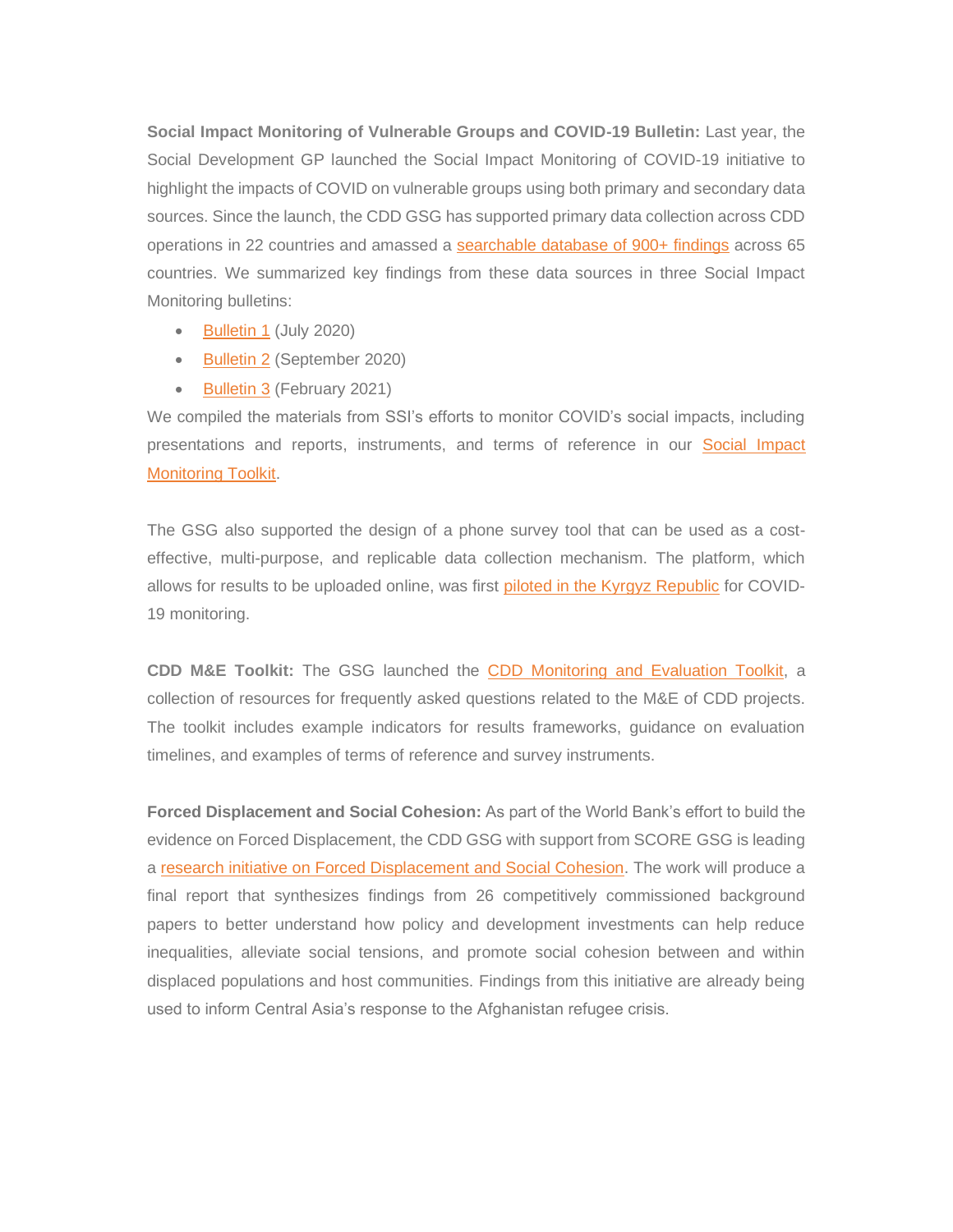# **LOOKING FORWARD: FY22 AND BEYOND**

In the coming fiscal year, the CDD secretariat will continue to support the operationalization and monitoring of COVID-19 response activities, facilitate virtual knowledge exchanges and learning opportunities, and provide direct support to operations across the Bank's portfolio. We invite you to look out for updates and resources on some of the following planned activities:

- Launch of the Transformative Grassroots Leadership Training pilot around fall 2021
- Operationalization of the SD LED COVID inclusive and sustainable recovery approach in select countries
- Learning events around women's economic empowerment, Smart Villages, and digital innovation
- Release of updated CDD Evidence Brief and TA toward improving CDD M&E systems and supporting impact evaluations
- The delivery of the LED Master Class and CDD Core Course
- Forced Displacement and Social Cohesion papers and learning events

Please let us know if you are working on these issues and have insights to share or questions you want answered.

# **[STAY IN TOUCH!](https://nam03.safelinks.protection.outlook.com/?url=https%3A%2F%2Fworldbank.us18.list-manage.com%2Ftrack%2Fclick%3Fu%3D5294156307bdfea3787948234%26id%3D33633519a2%26e%3Df1672ebc77&data=02%7C01%7Caraina%40worldbank.org%7Ce0664b7395d04e49a7cf08d865af25d3%7C31a2fec0266b4c67b56e2796d8f59c36%7C0%7C0%7C637371150216614579&sdata=%2F%2B8Zx0%2F6gITMTmntA6kQPVyBk4QI%2B9HiArZTyRaOUQA%3D&reserved=0)**

The Community-Driven Development CoP and GSG connects peers, thought leaders, and practitioners across governments, agencies, and academia, to share ideas and experiences on CDD approaches. This CoP/GSG is facilitated by the Global Programs Unit of the Social Sustainability and Inclusion Global Practice at the World Bank, with inputs from around the world.

To share papers, project news, interesting blogs, or upcoming events on CDD and other relevant themes with the CDD CoP, please [email](mailto:cddgsg@worldbank.org) the CDD email and we'll incorporate these in the next "What's happening in CDD" newsletter.